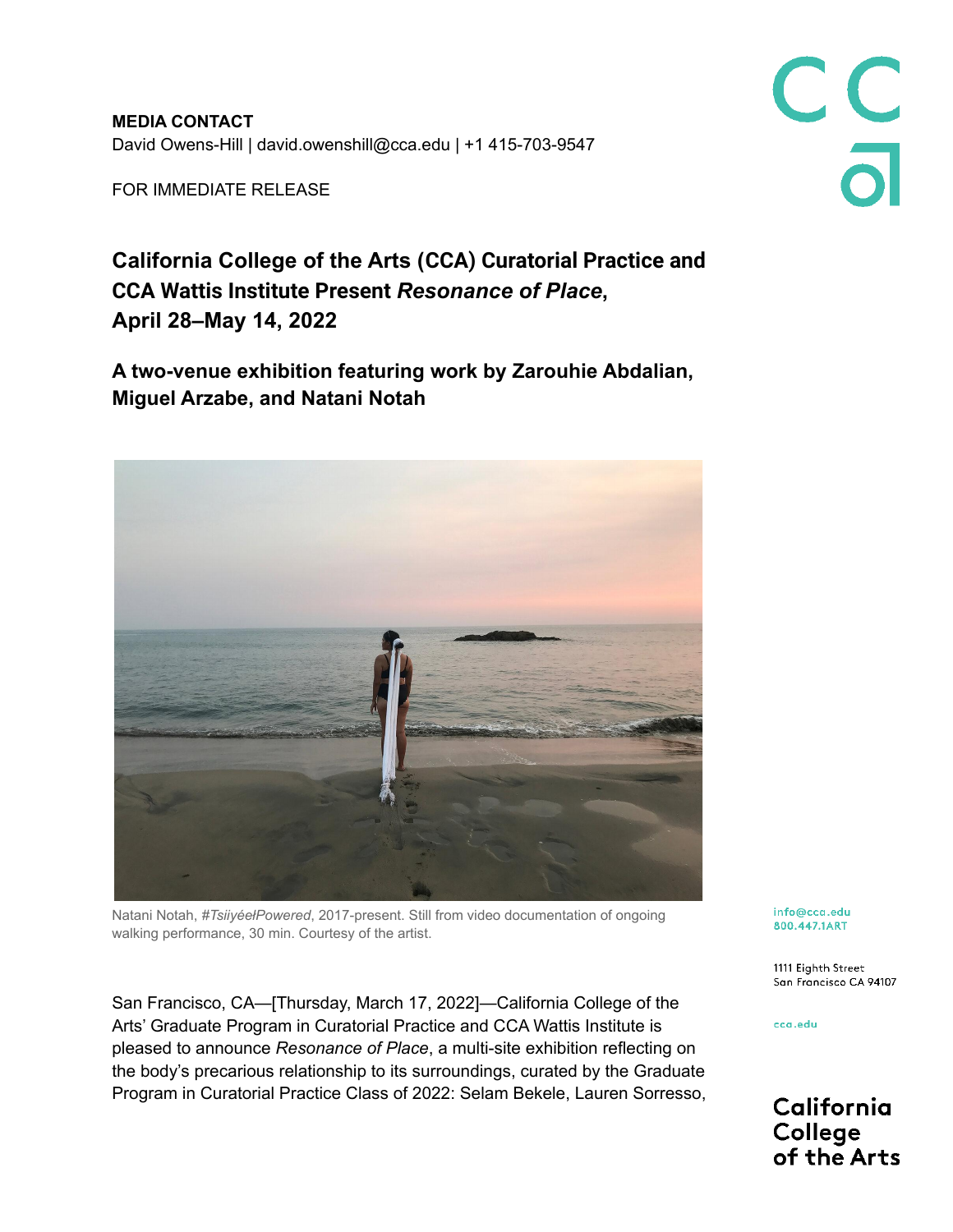and Yu Jin Sung. The show features iterative works by three artists—Zarouhie Abdalian, Miguel Arzabe, and Natani Notah—who move across installation, performance, and video. The exhibition is presented outside in Oakland, California, indoors at the CCA Wattis Institute in San Francisco, and in a catalog available digitally and in print.



Miguel Arzabe, *Trajectory Two*, 2015. Still from HD video (color, sound), 6:12 min. Courtesy of the artist.

The works included in *Resonance of Place* represent lesser-known aspects of the artists' practices and bring attention to the dynamics of place that are often unseen.

In Zarouhie Abdalian's outdoor sound installation, titled *Chanson du ricochet* (2014–22), a voice reads from a list of "tools of construction" that reference labor histories of the built environment. The recording emanates from a building in the center of CCA's Oakland campus during its last semester of active use as an art college. And on the walls of the gallery at the Wattis Institute, an accompanying handwritten text work called *Chanson* (2018–22) transcribes the spoken words. Also on view at the Wattis is Miguel Arzabe's video series *Trajectories* (2015–21), in which iridescent bubbles float through coastal and mountainous landscapes, with the artist's camera movement tracking the fluid subjects. Evoking a poetic understanding of space, this five-part video series suggests the vulnerable connections between people and the environment. Photo and video documentation from Natani Notah's ongoing walking performance series *#TsiiyéełPowered* (2017–present) is coupled with a sculptural installation. Three white tsiiyéeł, traditional Navajo hairpieces that have been elongated by the artist so they drag on the ground as Notah performs, are embedded with debris collected as the artist traversed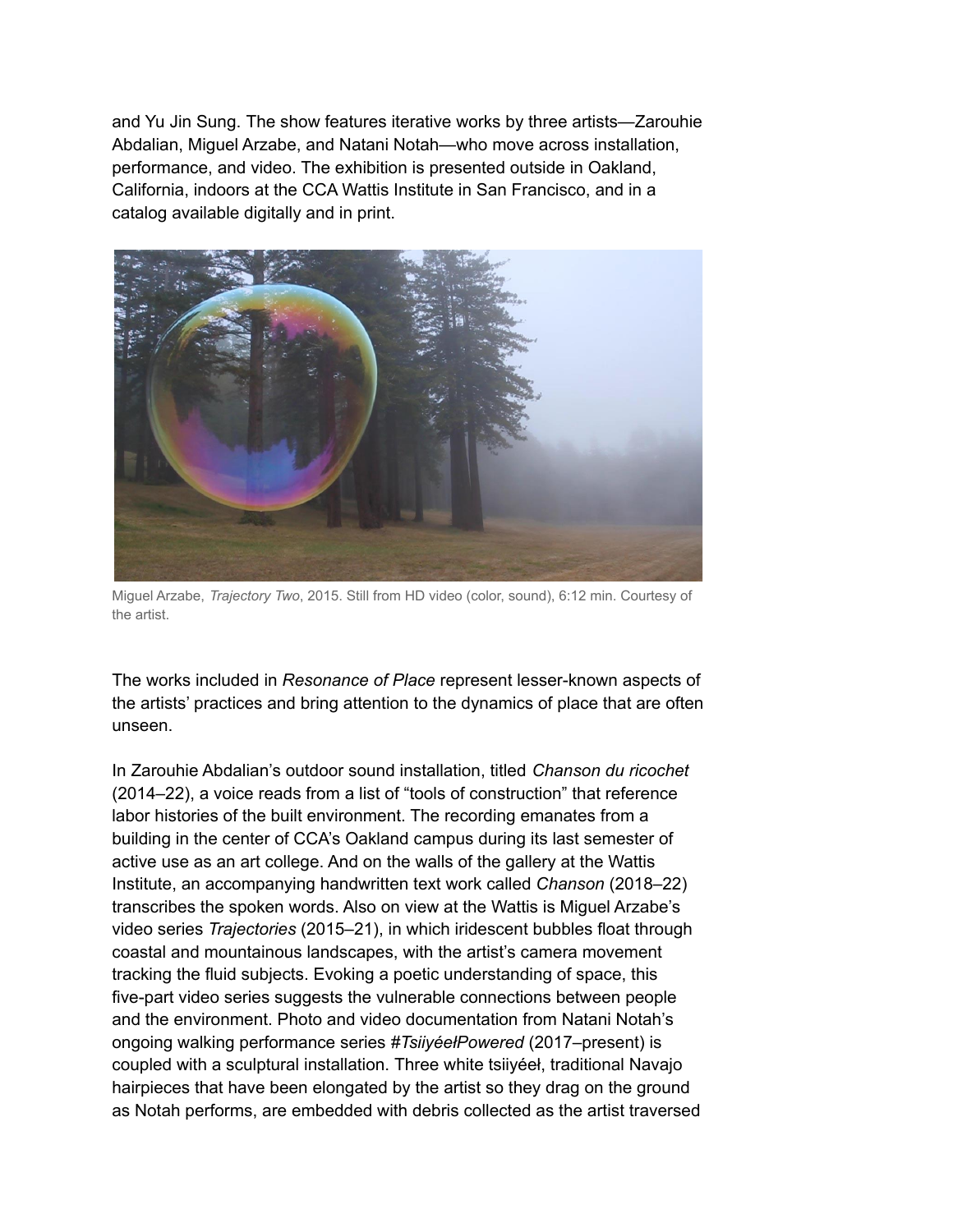landscapes including Pier 41 on Fisherman's Wharf in San Francisco and the shoreline of Pescadero State Beach in San Mateo. Brought together, these artworks consider presence, recalling the ways that place can echo throughout history.

There will be a two-part opening for the show with artist remarks and curator tours on April 27 in Oakland and on April 28 in San Francisco.



Zarouhie Abdalian, *Chanson du ricochet*, 2017. Multi-channel sound installation. Installation view from the 2017 Whitney Biennial, New York. Courtesy of the artist and Altman Siegel, San Francisco.

Abdalian, Arzabe, and Notah have all lived, studied, and worked in the Bay Area. Abdalian is a CCA alumnus who made the first installation of *Chanson du ricochet* while living in the Temescal neighborhood of Oakland, in collaboration with a former neighbor. This fourth installation of the work, which is being presented for the first time on the West Coast, will be its final showing. Arzabe, who lives near the Oakland campus and has a studio in San Francisco's Dogpatch neighborhood, filmed *Trajectories* in remote areas of Northern California. This will be the first serial presentation of Arzabe's five works. Notah, also a former East Bay resident, has performed *#TsiiyéełPowered* in San Francisco's Fisherman's Wharf and Russian Hill neighborhoods as well as beach locations on the Peninsula and this presentation will include new documentation from her series.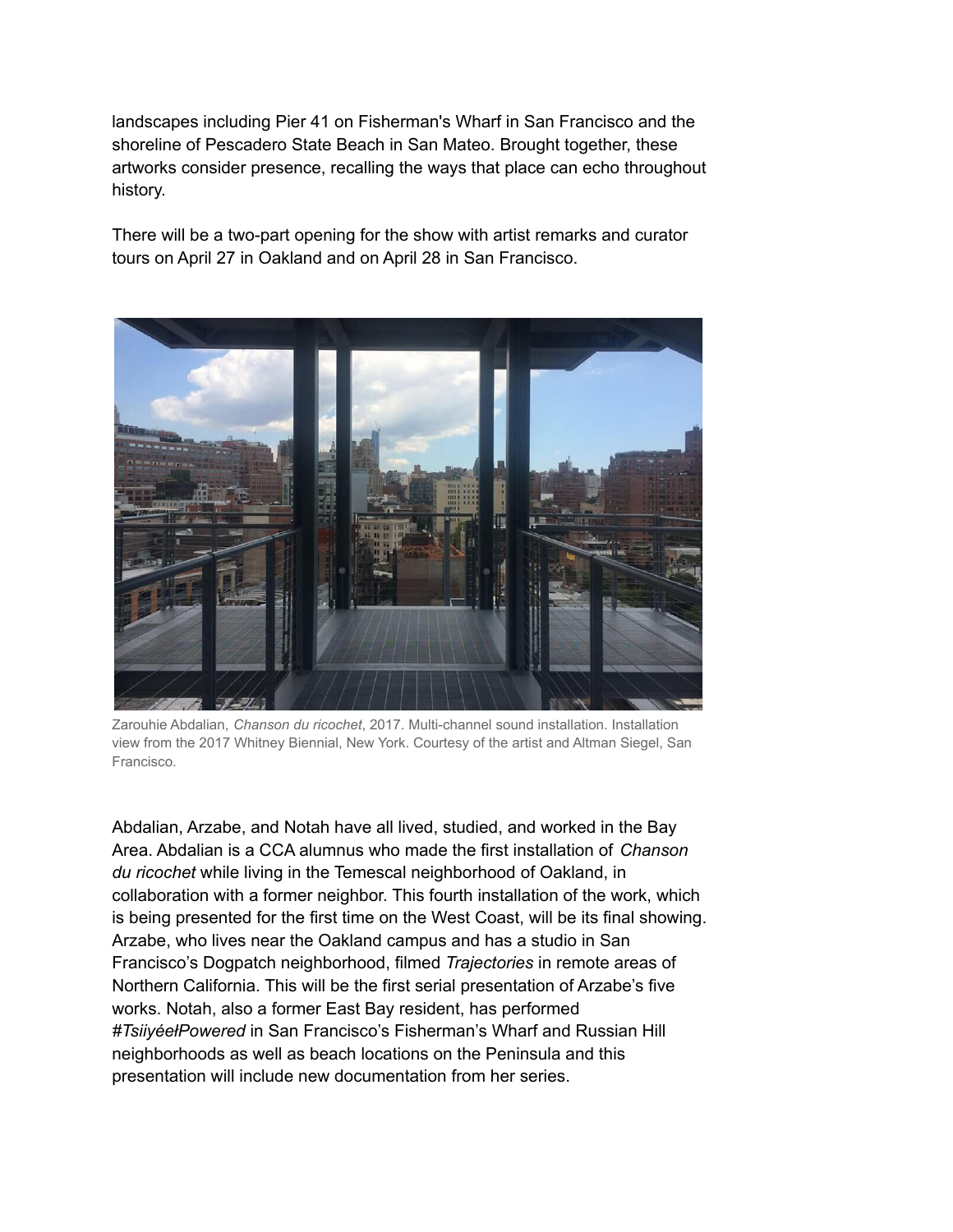*Resonance of Place* will be on view from April 28 to May 14, 2022, at the CCA Wattis Institute for Contemporary Arts and on the CCA Oakland campus, with Abdalian's work *Chanson du ricochet* on view starting March 10. An exhibition catalog with original essays by members of the curatorial cohort as well as contributions from the artists and photo documentation of the show will be available for purchase from the Wattis [Institute.](https://wattis.org/buy-catalogues) Visitors will be required to provide proof of vaccination upon entry to either site. More information for visitors about COVID-safety protocols is available on the Wattis Institute website, and information about the exhibition and publication can be found at [wattis.org/resonance-of-place](http://wattis.org/resonance-of-place).



Zarouhie Abdalian, *Chanson*, 2018. Handwritten text (from the script for *Chanson du ricochet*) and ink on wall. Installation view from the Contemporary Arts Center, New Orleans. Courtesy of the artist and Altman Siegel, San Francisco.

## **CALENDAR EDITORS, PLEASE NOTE:**

*Resonance of Place* An exhibition by CCA's graduate program in Curatorial Practice Class of 2022, presented in partnership with CCA Wattis Institute for Contemporary Arts Information at [wattis.org/resonance-of-place](http://wattis.org/resonance-of-place)

Gallery: April 28–May 14, 2022 Hours: Wed-Sat, 12-6pm Opening Reception: April 28, 2022, 4–7pm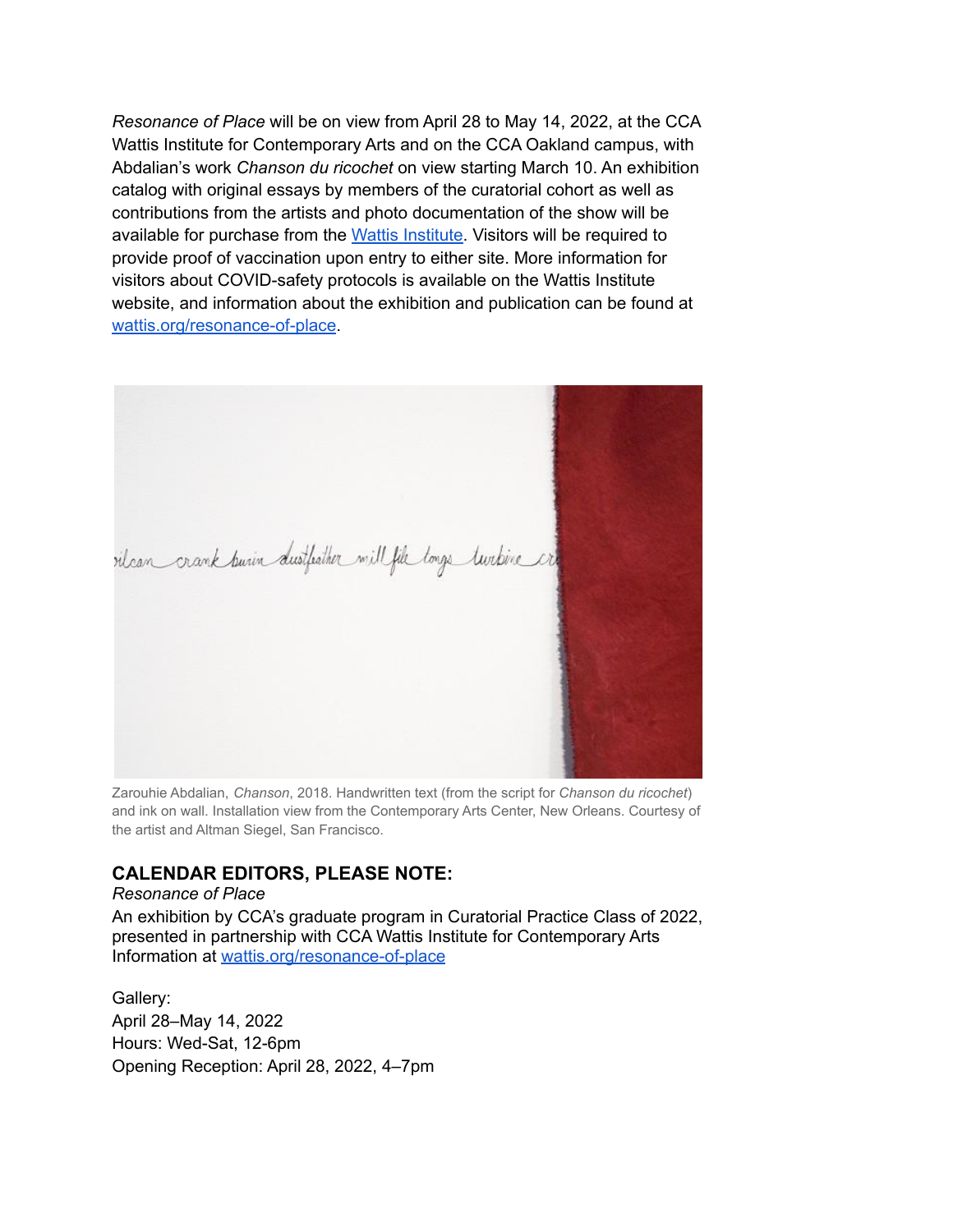Outdoor sound installation on CCA Oakland campus: March 10–May 14, 2022 Hours: Every day, 12-6pm Opening Reception: April 27, 2022, 5:30–7:30pm as part of the Oakland Campus Legacy Committee's "Last [Wednesday](https://portal.cca.edu/events-calendar/last-wednesday-night-1/) Night" event

Information: 415-355-9670 or visit wattis.org Social: Instagram // Twitter // Facebook @WattisArts, Instagram @cca\_curatorial\_practice

## **About the Artists**

[Zarouhie](https://zarouhie.com/) Abdalian (b.1982, New Orleans. Lives and works in New Orleans, LA) Solo exhibitions include Contemporary Arts Center, New Orleans, LA; LAXART, Los Angeles, CA; The Museum of Contemporary Art Cleveland, OH; and the Berkeley Art Museum and Pacific Film Archive, Berkeley, CA. Abdalian has exhibited her work in numerous international contexts including the 5th Ural Industrial Biennial, Ekaterinburg, Russia; Secession, Vienna, Austria; Wattis Institute for Contemporary Arts, San Francisco; 2017 Whitney Biennial, New York; MOSTYN, Wales; San Francisco Museum of Modern Art, San Francisco; Massachusetts Museum of Contemporary Art, North Adams; Prospect.3 Biennial, New Orleans; the 8th Berlin Biennale; 9th Shanghai Biennale; CAFAM Biennale, Beijing; and the 12th Istanbul Biennial.

Miguel [Arzabe](http://www.miguelarzabe.net/) (b. 1975, St. Louis, MO. Lives and works in Oakland, CA) holds a BS from Carnegie Mellon University, an MS from Arizona State University, and an MFA from UC Berkeley. His work has been presented in museums and galleries, including MAC Lyon, France; MARS Milan, Italy; RM Projects Auckland, New Zealand; FIFI Projects Mexico City, Mexico; Marylhurst University, Oregon; Berkeley Art Museum, Berkeley, California; Albuquerque Museum of Art, New Mexico; the de Young Museum, San Francisco, CA; and the San Francisco Museum of Modern Art. He has held many residencies, including Facebook AIR, Headlands Center for the Arts, Montalvo Arts Center, and Santa Fe Art Institute. He has been featured in such festivals as Hors Pistes at Centre Pompidou, Paris, France; Festival du Nouveau Cinéma Montréal, Canada; and the Geumgang Nature Art Biennale in Gongju, South Korea. Arzabe is a charter studio member at the artist studios Minnesota Street Project in San Francisco.

[Natani](http://www.nataninotah.com/) Notah (b. 1992, San Bernardino, CA. Lives and works in Tulsa, OK) is an interdisciplinary artist and a proud member of the Navajo Nation. Her current artistic practice explores contemporary Native American identity through the lens of Diné womanhood. Notah has exhibited her work at numerous institutions, including apexart, New York City; NXTHVN, New Haven, CT; Tucson Desert Art Museum, Tucson, AZ; Gas Gallery, Los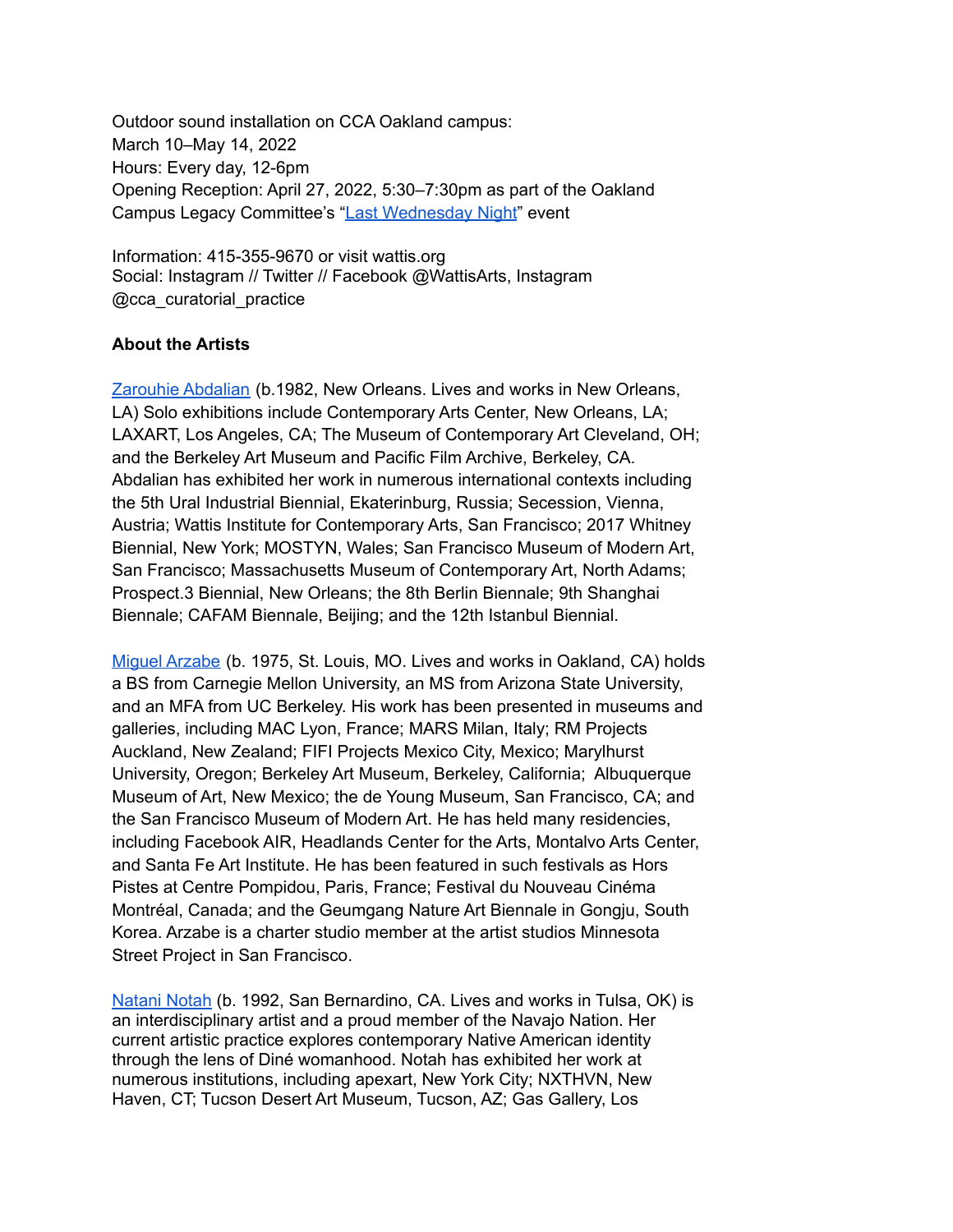Angeles; Mana Contemporary, Chicago; and SOMArts Cultural Center, San Francisco. She has received awards from Art Matters, International Sculpture Center, and the San Francisco Foundation. Her work has been featured in Art in America, Hyperallergic, Forbes, and Sculpture Magazine, and she has completed residencies at the Vermont Studio Center, Grounds for Sculpture, Headlands Center for the Arts, This Will Take Time, Oakland, and Kala Art Institute. Notah holds a BFA with a minor in Feminist, Gender, and Sexuality Studies from Cornell University and an MFA from Stanford University. She is currently a 2021-2023 Tulsa Artist Fellow.

### **About CCA's Graduate Program in Curatorial Practice**

In CCA's two-year MA in Curatorial Practice, students work closely with faculty mentors—and collaborate with fellow students—to develop the intellectual, analytical, and practical skills needed to pursue a range of professional paths in curating contemporary art. The program positions the curator as a researcher, advocate, and ally who understands context as a means of articulating connections among artists, artworks, ideas, information, and audiences. Curatorial Studies students acquire the knowledge and tools provided by museum studies, exhibition studies, or arts administration programs, but they are also encouraged to work creatively, think critically, and imagine a practice beyond the current boundaries of the art world. We ask students to challenge the assumptions and inequities on which museums and other arts institutions have been built and to envision how cultural producers might work together to foster new models for the future.

#### **About CCA Wattis Institute for Contemporary Arts**

Founded in 1998 at California College of the Arts in San Francisco and located a few blocks from its campus, CCA Wattis Institute for Contemporary Arts is a nonprofit exhibition venue and research institute dedicated to contemporary art and ideas. As an exhibition space, it commissions and shows new work by emerging and established artists from around the world. Recent solo exhibitions include *Josh Faught: Look Across the Water Into the Darkness, Look for the Fog; Maia Cruz Palileo: Long Kwento*; *Jeffrey Gibson: Nothing Is Eternal*; *Lydia Ourahmane:* شمسية صرخة *Solar Cry*; *Cinthia Marcelle: A morta*; *Vincent Fecteau*; *Abbas Akhavan: cast for a folly*; *Akosua Adoma Owusu: Welcome to the Jungle* (which traveled to the Contemporary Arts Center of New Orleans); *Diamond Stingily: Doing the Best I Can*; *Rosha Yaghmai: Miraclegrow*; and *Adam Linder: Full Service* (which traveled to Mudam Luxembourg).

As a research institute, the Wattis dedicates an entire year to reflect on the work of a single artist, which informs a regular series of public programs and publications involving the field's most prominent artists and thinkers. The 2021–2022 season is dedicated to the artist Lorraine O'Grady; past seasons featured Joan Jonas, Andrea Fraser, David Hammons, Seth Price, Dodie Bellamy, Trinh T. Minh-ha, and Cecilia Vicuña.

The Wattis also hosts an annual Capp Street Artist-in-Residence, one of the earliest and longest-running artist-in-residence programs in the country, founded in 1983 by Ann Hatch as Capp Street Project, and incorporated into